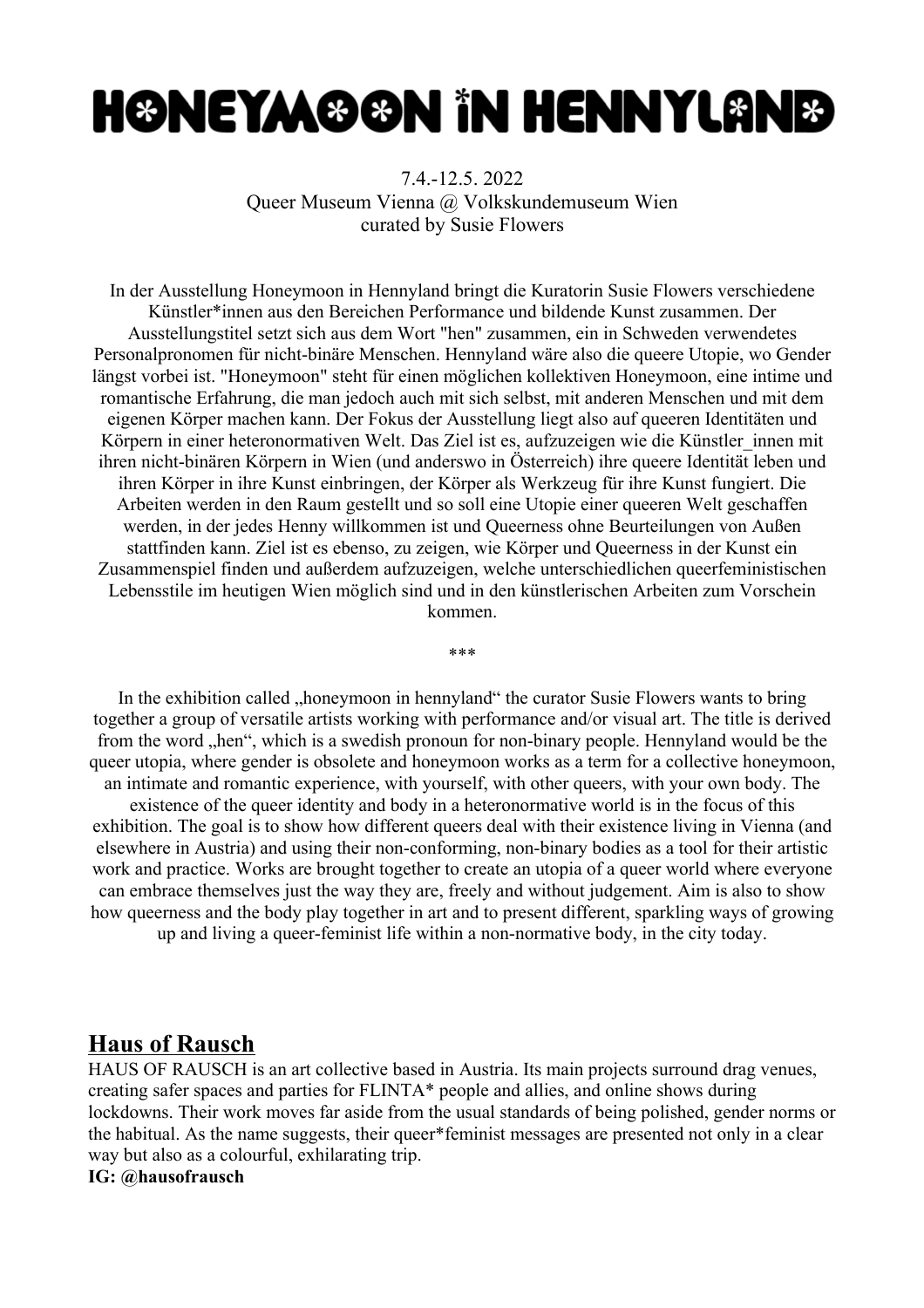# **Grace Marta Latigo**

ist eine österreichische Autorin, Konzept- und [Performance-Künstlerin,](https://de.wikipedia.org/wiki/Performance_(Kunst)) Malerin und [Menschenrechtsa](https://de.wikipedia.org/wiki/Menschenrecht)ktivistin. Grace Marta Latigo wurde 1967 in der damaligen Tschechoslowakei geboren. Ihre Mutter war [Slowakin,](https://de.wikipedia.org/wiki/Slowakei) der Vater kam aus [Uganda.](https://de.wikipedia.org/wiki/Uganda) Mit ihrer Familie übersiedelte sie 1981 im Alter von 14 Jahren nach [Wien.](https://de.wikipedia.org/wiki/Wien)

Als sich 1992, nach dem Ende der Tschechischen und Slowakischen Republik die Aufenthaltsbestimmungen in Österreich änderten, wurde ihr Visum nicht mehr verlängert. Es folgten sieben Jahre des Lebens in der [Illegalität,](https://de.wikipedia.org/wiki/Illegale_Einwanderung_und_illegaler_Aufenthalt#Begriffskritik) die den Nährboden für Latigos soziales und humanitäres Engagement bilden.

Grace Marta Latigo tritt immer wieder auch als Malerin, Schauspielerin und Stand-up-Comedian in Erscheinung und schreibt regelmäßig für die Wiener Straßenzeitung [Augustin.](https://de.wikipedia.org/wiki/Augustin_(Stra%C3%9Fenzeitung))

#### **@gracemartalatigo**

# **Ari Ban**

Ari Ban is an Illustrator and Garderobier, currently studying Contextual Painting at the Academy of Fine Arts Vienna. His main focus lays on researching queer history, mainly through biographies as they provide a tool to decentralize an imagined collective and linear historiography. This shift of attention towards the interconnections and the contradictory simultaneity of lived realities is Ari's foundation for his work with drawing and text.

**@ari\_\_ban**

# **LEVI Pritz**

LEVI Pritz lebt und arbeitet in Salzburg und ist Mitglied des in Wien ansässigen queeren KünstlerInnenkollektivs "Haus of Rausch".

LEVIs künstlerische Arbeiten beschäftigen sich vor allem mit dem menschlichen Körper und den darauf projizierten Normen und Schönheitsidealen. Die kritischen Hinterfragung von genderspezifischen Rollen und Werten und damit verbundene sozialpolitischen Fragestellungen sowie das gegenseitige Wechselspiel von Ästhetik und Unästhetik sind Inspiration für LEVIs Werke. LEVI war schon an einigen Projekten und Ausstellungen beteiligt, unter anderem bei "GLITCHBODIES" von Rebecca Merlic, wo andere Mitglieder innen von Haus of Rausch auch mit dabei sind, und Ausstellungen wie "Hautnah" (Museum Fronfeste Neumarkt), IN TIME (Galerie Das Zimmer) oder Extending the Thread, Stadtgalerie Zwergelgartenpavillon. **@sailorleviathan**

#### **Berivan Sayici**

Berivan Sayici was born in Vienna, Austria where she currently lives and works. The versatile artist works in all different kinds of media ranging from photography, video, performance art and electronic music. With her pronounced aesthetic sense, the artist invites us into her sometimes bizarre and colourful worlds, using dramatic imagery. **@antisex999**

### **freulein potmesil**

born in vienna, grown up in favoriten – not a painter, not a filmmaker, not a singer, not a writer, not a dj, not a psychotherapist, not a nurse, not a politician, not a facility manager, not your heroine! **ottakringerin@yahoo.com**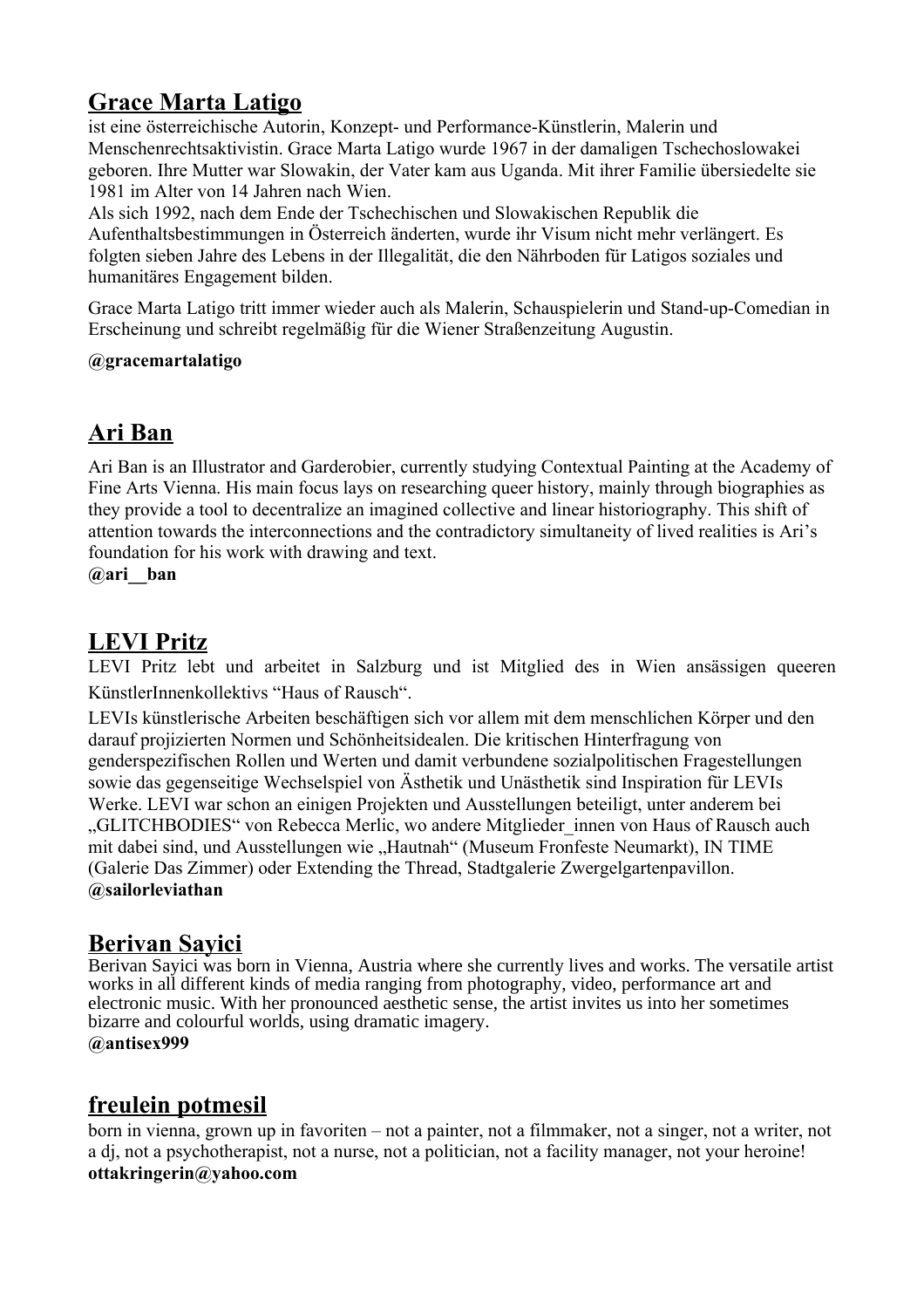# **Luis Javier Murillo Zúñiga**

Luis Javier Murillo Zúñiga is a Central American artista Multidisciplinaria transcontinental living in Vienna. Flaring up our sensations and meneando their way through the trials and tribulations of immigration with the aid from characters like "La Terremotx","La Performancia Encarnada Perpetua del Socorro Virtuosa", "Mi Hermana La Tortillera" and "Los Tacones del Meneo Continuo Glorioso" to try to find self-appreciation in an eurocentric patriarchal society.

#### **@whohasthetimesis**

#### **jiachen xu**

jiachen xu. 1992, born in zhuji, pronoun:alice. a regular in the wonderland, and elsewhere.

**@alice\_jiachen\_**

#### **Sheezus H. Christin**

KLAGENFUK is the art project of Sheezus H. Christin, a non-binary Vienna based makeup artist, nail tech, musician and drag performer and member of the iconic Haus of Rausch. In their artwork Sheezus visualizes their emotions, sexual identify and gender expression in vibrant colors and surreal shapes.

**@sheezy\_christussi**

#### **Soohoon Lee**

Born in Korea, live in Vienna. I'm working on creating characters and stories in my universe. Welcome to my brain ! **@soohoonleee**

#### **Ingrid Dorfinger**

Ingrid Dorfinger ist Performance- Künstlerin in Wien, besessen vom cringe, versucht sie Emotionen zu kontextualisieren und im öffentlichen Verkehr zu atmen. **@ingriddorfinger**

### **Context Cocktail**

**ContextCocktail** is an art collective based in Vienna, Austria. Alexandru Cosarca and Sarah Tasha Hauber use performance, video and photography to work on the topics of queerness, feminism, gender norms and transformations.

ContextCocktail organise and curate visual arts, music and performance happenings and formats online as well as live in atypical and decentralised locations.

ContextCocktail creates temporary open spaces and provides a stage for queer-feminist perspectives. They offer a platform for community building and lead workshops in the form of a poetry/performance art and artistic photography laboratory. Film productions and happenings are created in collaboration with members of the ContextCocktail community.

**@contextcocktail**